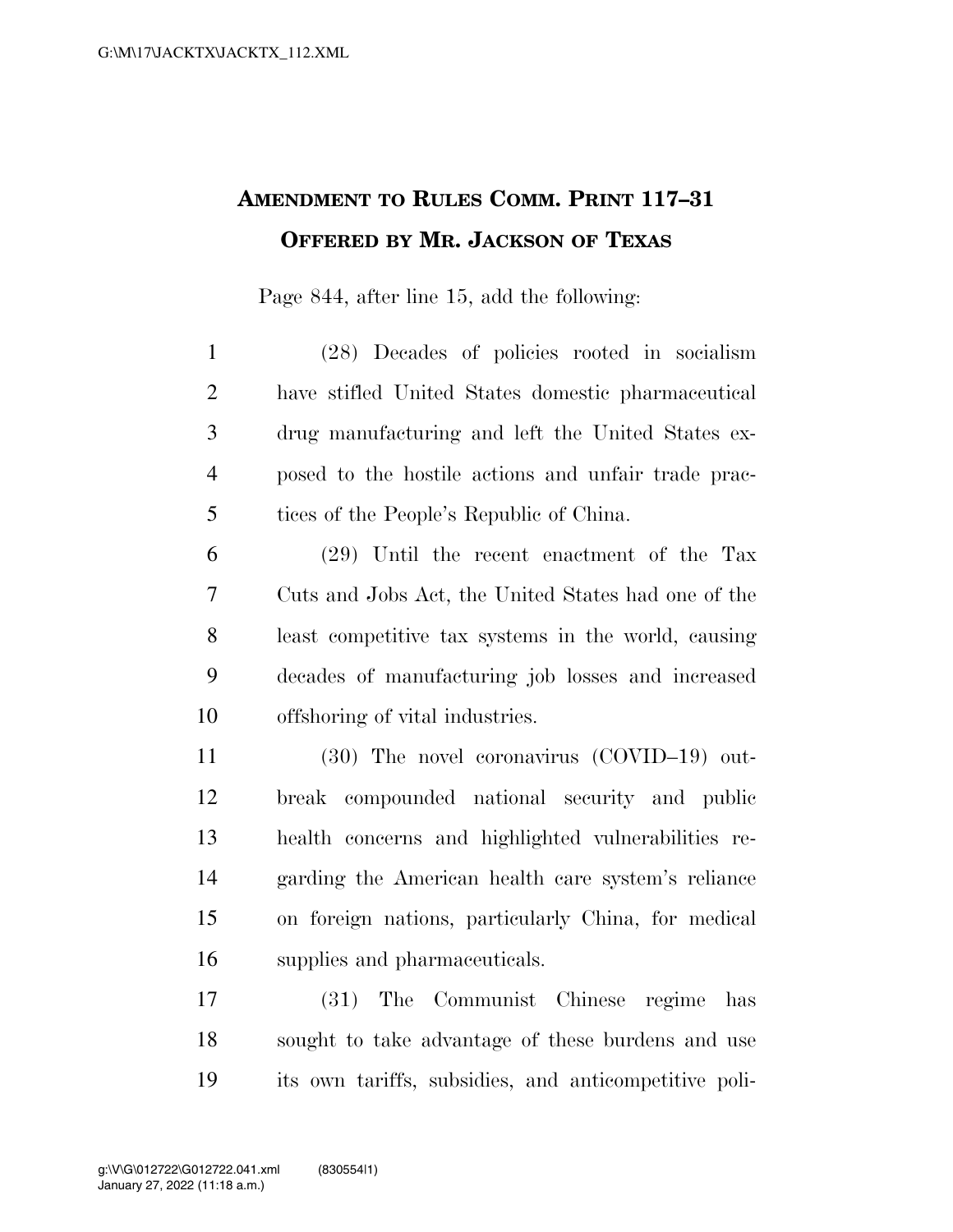cies to gain a comparative advantage in the manu-facturing of active pharmaceutical ingredients.

 (32) China is leveraging military modernization and predatory economics to reorder the Indo-Pacific region to its advantage and to displace the United States in its efforts for global dominance.

 (33) In October 2019, the Food and Drug Ad- ministration testified that China has increased pro- duction of active pharmaceutical ingredients over the past decade, driven by industry desire for cost-sav-ings and less stringent regulatory structures.

 (34) In that testimony, the Food and Drug Ad- ministration noted that current data capabilities leave gaps in understanding the exact volume of for- eign-sourced active pharmaceutical ingredients being used for domestic drugs, the volume being produced at Chinese facilities, and where Chinese active phar- maceutical ingredients are being distributed world-wide.

 (35) China intends to continue using United States self-imposed economic constraints to push the United States out of global affairs and to dismantle the free market structures that have lead to unprec-edented global prosperity.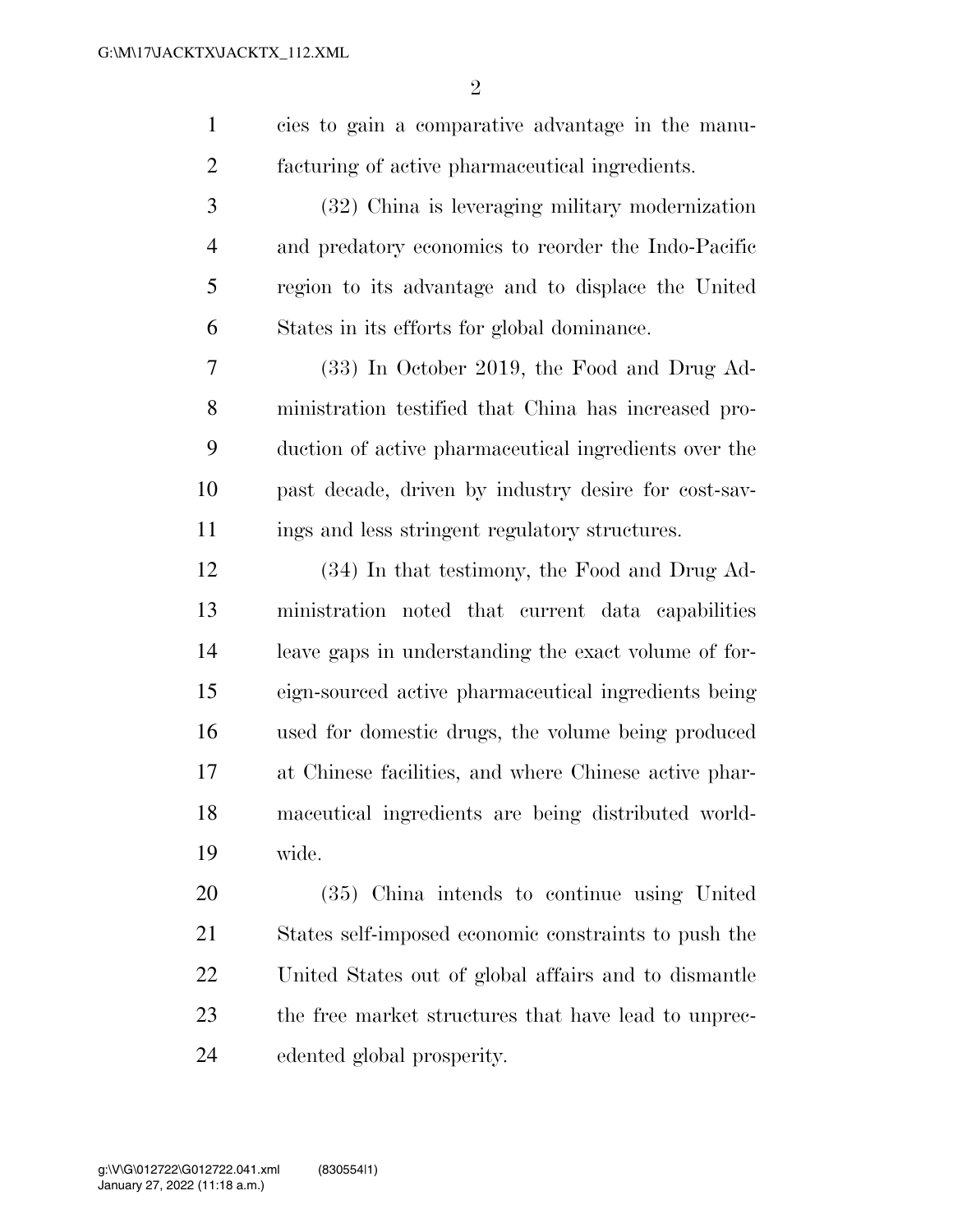(36) The threat imposed by China is dependent on the United States continuing decades of domestic policies that have stifled development and crippled the United States manufacturing base.

 (37) The people and industries of the United States possess the skillsets, tools, and innovative spirit to restore the United States pharmaceutical manufacturing base and to fully counter the unfair and anticompetitive practices of the Communist Chi-nese regime.

Page 857, after line 3, add the following:

 (9) Committing to the competitive free market and free trade policies that allowed the United States to become the wealthiest and most advanced nation on Earth.

 (10) Committing to combating, through the use of free market policies, the present national security threat caused by the Communist Chinese regime and its attacks on the United States pharmaceutical manufacturing base.

 (11) Removing the Federal tax, regulatory, and debt burdens and barriers that have weakened the United States pharmaceutical manufacturing base.

 (12) Empowering the United States Trade Rep-resentative to call on the international community,